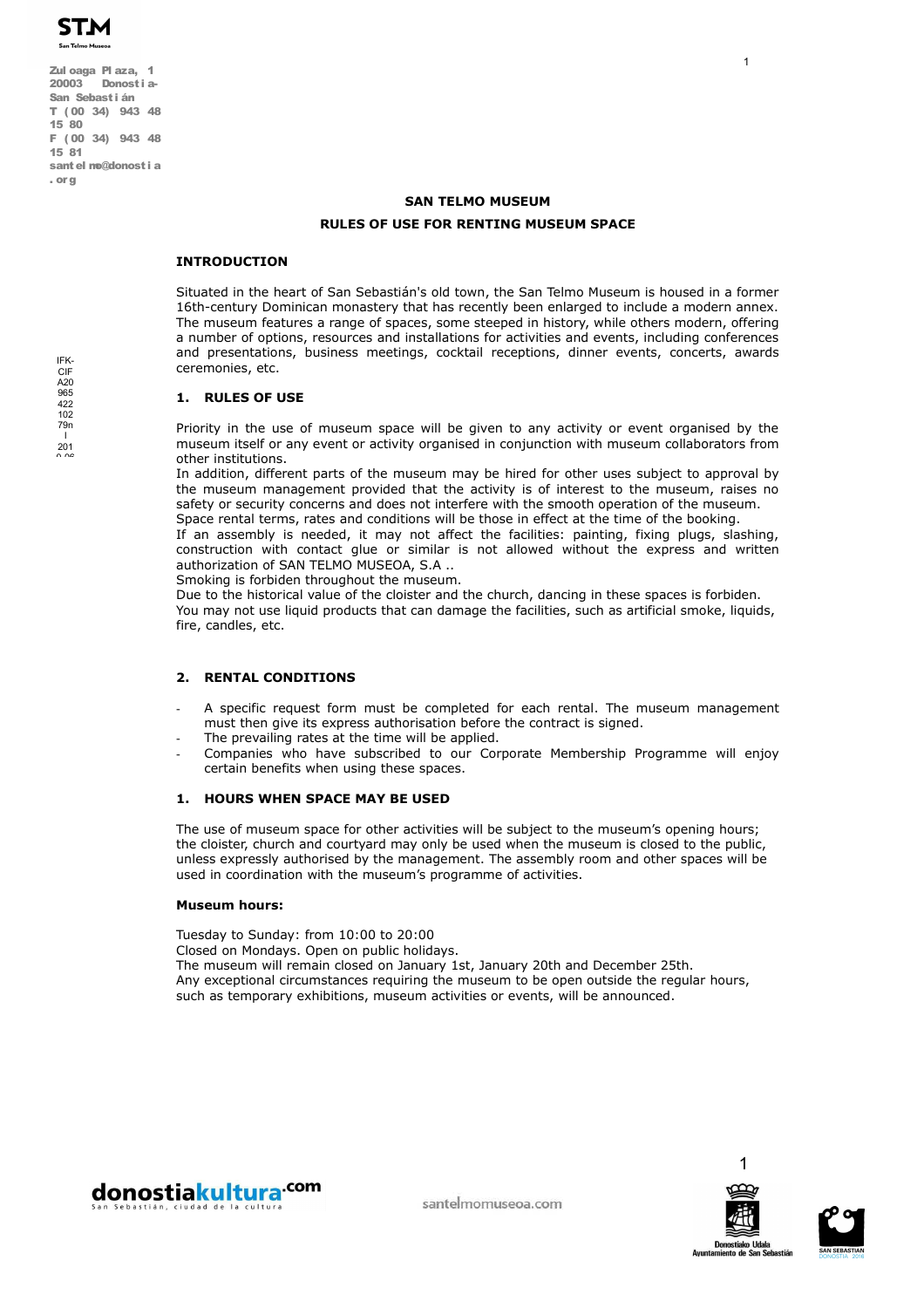

Zul oaga Pl aza, 1 20003 Donosti a-San Sebastián T ( 00 34) 943 48 15 80 F ( 00 34) 943 48 15 81 santel mo@donosti a . org

# **2. DESCRIPTION OF SPACES FOR RENT**

The San Telmo Museum offers a variety of spaces suitable for celebrating events and activities:

| <b>Space</b>                                                                                                                                                                                                                                | <b>Surface</b><br>area<br>in<br>m <sup>2</sup> | <b>Minimum</b><br>height in<br>metres | capacit<br>y<br><b>Total</b> |
|---------------------------------------------------------------------------------------------------------------------------------------------------------------------------------------------------------------------------------------------|------------------------------------------------|---------------------------------------|------------------------------|
| <b>GROUND FLOOR</b>                                                                                                                                                                                                                         |                                                |                                       |                              |
| Entrance hall                                                                                                                                                                                                                               | 130                                            | 3,45                                  | 75                           |
| The reception and welcoming area of the museum is<br>the intersection between the exhibition and cultural<br>sections of the museum. The front section is made<br>of glass and looks out onto the Plaza Zuloaga.                            |                                                |                                       |                              |
| Assembly room                                                                                                                                                                                                                               | 157                                            | 3,45                                  | 146                          |
| Located directly off the entrance to the museum,<br>the conference hall is welcoming<br>and easily<br>accessed. It is equipped with a state-of-the-art<br>video system and<br>audio and<br>booth<br>a<br>for f<br>simultaneous translation. |                                                |                                       |                              |
| Church                                                                                                                                                                                                                                      | 800                                            | 6,90                                  | 354                          |
| With the imposing Sert canvases dominating the<br>nave and the 16th century paintings adorning the<br>apse, San Telmo retains all of its original character<br>and splendour.                                                               |                                                |                                       |                              |
| Cloister                                                                                                                                                                                                                                    | 533                                            | 5,80                                  | 354                          |
| Impressive 16th century cloister with open-air<br>garden.                                                                                                                                                                                   |                                                |                                       |                              |
| Groundfloor courtyard                                                                                                                                                                                                                       | 340                                            | exterior                              | 210                          |
| Space where the old meets the new. Adjacent to the<br>entrance hall, the open-air courtyard is an enclosed<br>private area.                                                                                                                 |                                                |                                       |                              |
| Gastro-cultural area                                                                                                                                                                                                                        | 127                                            |                                       | 82                           |
| 2nd Floor                                                                                                                                                                                                                                   |                                                |                                       |                              |
| Laboratory                                                                                                                                                                                                                                  | 230                                            | 3,45                                  | 44                           |
| Modern room on the second floor of the new annex.<br>Overlooks an open-air courtyard with landscaped<br>walls.                                                                                                                              |                                                |                                       |                              |
| Education workshop                                                                                                                                                                                                                          | 146                                            | 3,45                                  | 28                           |
| Modern room on the second floor of the new annex.<br>Overlooks an open-air courtyard with landscaped<br>walls.                                                                                                                              |                                                |                                       |                              |

The museum also has different areas which can be used in special circumstances, provided that the museum's regular activity is not disrupted, space is available and the activity considered of interest.

| <b>Space</b>              | <b>Surface</b><br>area in $m2$ | Minimum height<br>in metres |       |
|---------------------------|--------------------------------|-----------------------------|-------|
| <b>GROUND FLOOR</b>       |                                |                             |       |
| Temporary Exhibition Hall | 510                            |                             | 6.35  |
| Chapter House             | 192                            |                             | 8.15  |
| New Vestry                | 129                            |                             | 9.70  |
| Echeverri Family Chapel   | 125                            |                             | 12.30 |
| <b>MEZZANINE</b>          |                                |                             |       |
| Library                   | 234                            |                             |       |

# **3. REQUIRED SERVICES WHEN RENTING SPACE**



santelmomuseoa.com



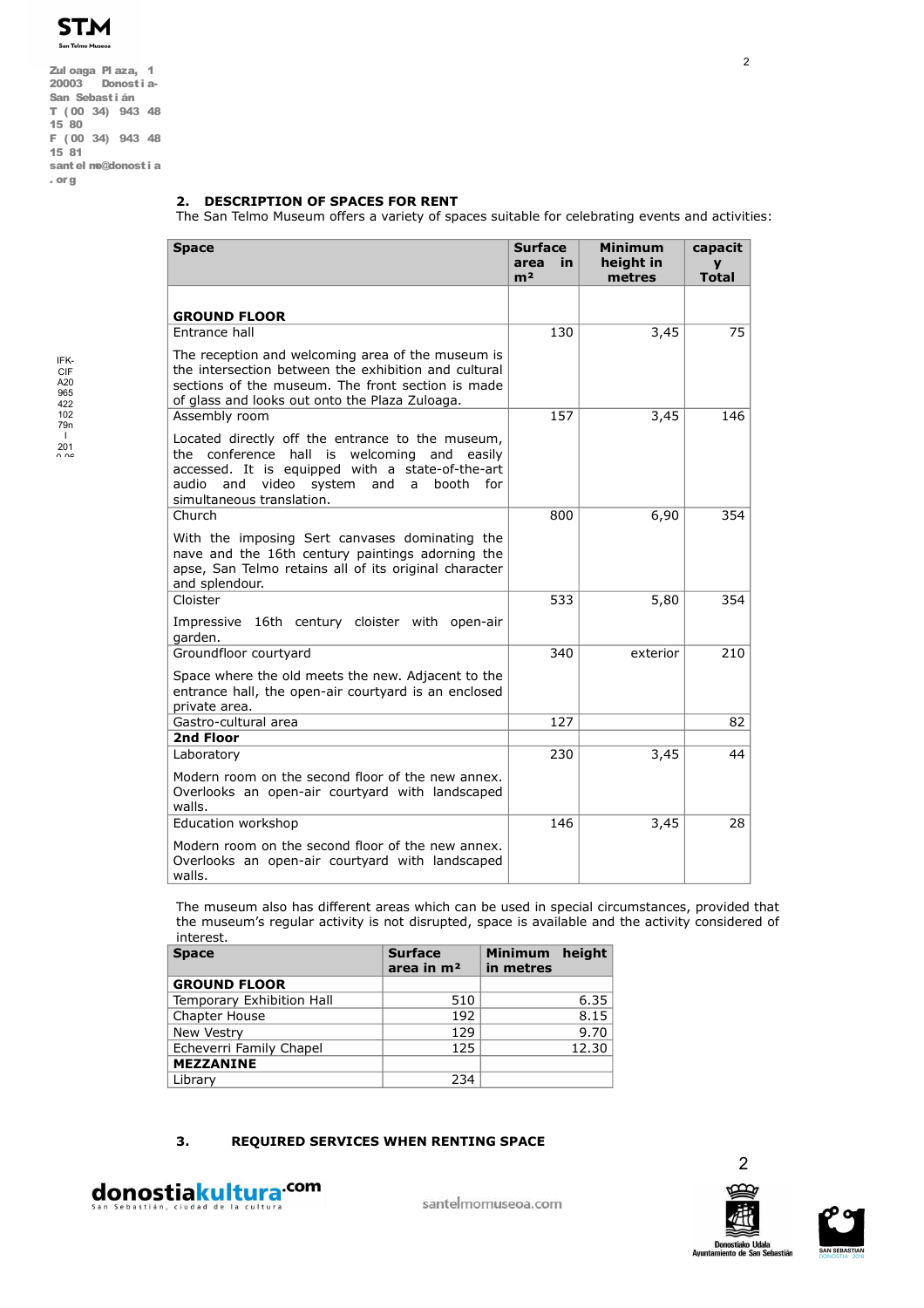

Zul oaga Pl aza, 1 20003 Donosti a-San Sebasti án T ( 00 34) 943 48 15 80 F ( 00 34) 943 48 15 81 santel mo@donosti a . or g

> - Facility event staff and security staff is required. The number will depend on the size of the event.

Depending on the event, a number of cleaning staff will be required.

# **1. SERVICES INCLUDED AND OPTIONAL EXTRAS**

## **Services and facilities included when renting halls or rooms:**

- General lighting, air-conditioning and usual cleaning services
- Permanent basic security guard services
- **Assistance personnel for events:**
- Price per person per hour (minimum 3 hours): see "San Telmo Museum Prices" document. - **Cleaning staff:**
	- Price per person per hour (minimum 3 hours): see "San Telmo Museum Prices" document.

## **Optional facilities and services when renting halls or rooms:**

## - **Restaurant and catering service:**

Exclusively provided by Paul Arrillaga by Sharma, a top-end catering and restaurant business. Contact: evento@zazpistm.com.

- **Private visits to exhibitions** The museum offers private personalised tours for groups of up to 20 people accompanied by a guide: see "San Telmo Museum Prices" document.

### - **Security services**

Price per person per hour (minimum 3 hours), as per individual quote.

# **1. GENERAL CONTRACT CONDITIONS**

### **Payment:**

On signing the contract, a deposit of 25% (including VAT) must be paid to secure the reservation. The remaining 75% (including VAT) is due during the week of the event. Payment shall be made to Kutxa, account number ES49 2095 0611 00 1063470859 Monies due arising from services not quantifiable beforehand shall be paid during the week of the event.

### **Cancellation policy:**

Cancellation of the event will result in loss of deposit paid unless the museum is notified at least two months prior to the date of the use of the rental space.

### **Use of brand image:**

Unless written authorisation is obtained, the contracting party may not use the SAN TELMO MUSEOA name or brand image on any advertising material, objects or printed matter.

## **Exclusivity rights and services:**

Contracting parties are obliged to avail of the SAN TELMO MUSEOA contracted services within the museum itself. These are mainly catering, cleaning, security and customer care.

### **Proposal information:**

The contracting party must provide SAN TELMO MUSEOA with a complete description of the intented activities at least one month before the celebration thereof.

Should any major decoration of the rented halls or spaces be required, a short project outline must be presented to the museum to assess the scope of the proposal. Once the project has







donostiakultura<sup>.com</sup>

santelmomuseoa.com